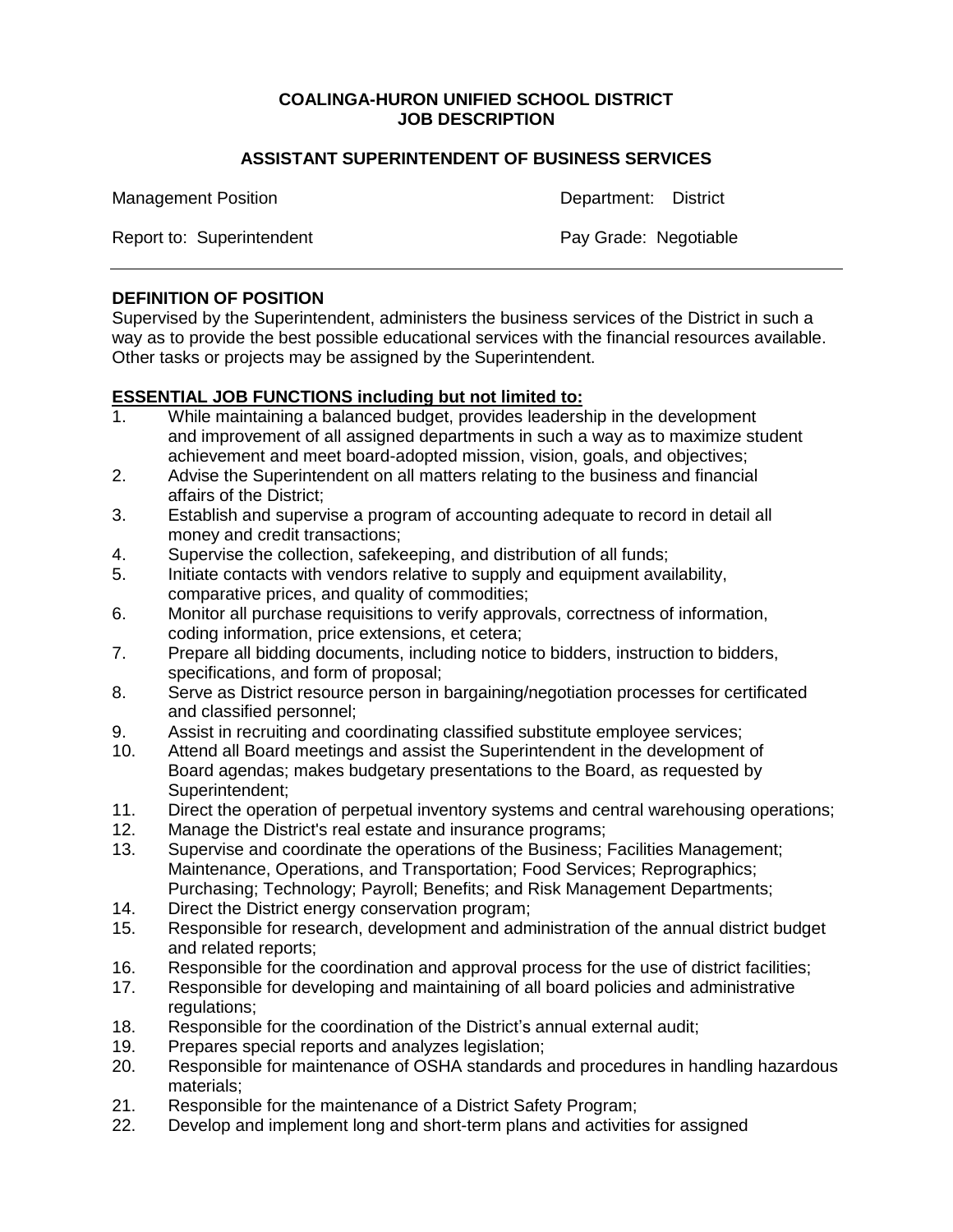areas and the district;

- 23. Supervises and evaluates classified personnel, as designated by the Superintendent;
- 24. Works closely with classified employee organizations and the Assistant Superintendent of Educational Services and Accelerated Student Achievement;
- 25. Improves the District's operating efficiency through innovative practices and efficient use of personnel without sacrificing educational standards;
- 26. Coordinates all phases of property acquisitions or sales by the District;
- 27. Maintains a program of education for the prevention of vandalism;
- 28. Serve as Chief Financial Officer of District;
- 29. Performs other duties, as assigned by the Superintendent.

## **Representative Duties:**

Supervise and evaluate the performance of assigned management staff; interview and select employees and recommend transfers, reassignments, terminations and disciplinary actions; plan, coordinate and arrange for appropriate training of subordinates.

# **QUALIFICATIONS**

## **Knowledge and Abilities**

- 1. Knowledge of business procedures, including the supervision of multiple departments;
- 2. Knowledge of budget control;
- 3. Knowledge of rules, regulations and laws regarding new construction, remodeling and maintenance of permanent and portable structures;
- 4. Knowledge of laws regarding safety of employees;
- 5. Knowledge of principles, practices and federal regulations pertaining to financial and accounting record keeping;
- 6. Knowledge of technology techniques, school district finance, budgeting and general office practices and procedures;
- 7. Ability to prepare, evaluate, solve and implement solutions to complex accounting and financial problems;
- 8. Ability to establish and maintain sound business practices for the district;
- 9. Ability to supervise and evaluate personnel;
- 10. Ability to establish, administer and balance multiple budgets;
- 11. Ability to make complex arithmetic or statistical computations;
- 12. Ability to understand and apply federal, state and local rules and regulations;
- 13. Ability to manage multiple departments and maintain operating efficiency within each department;
- 14. Ability to present information in a concise manner, both in oral and written format;
- 15. Ability to assume leadership responsibilities;
- 16. Ability to maintain cooperative and effective relationships with those contacted in the course of work.

# **Experience**

Five years experience in school business procedures, including two years experience in a supervisory role.

# **Education**

- 1. M.A. Degree desirable with a major in Business Administration or related field preferred.
- 2. CBO Academy graduate desirable.

### **Personal Qualifications**

1. Capacity for leadership and ability to deal tactfully and effectively with District